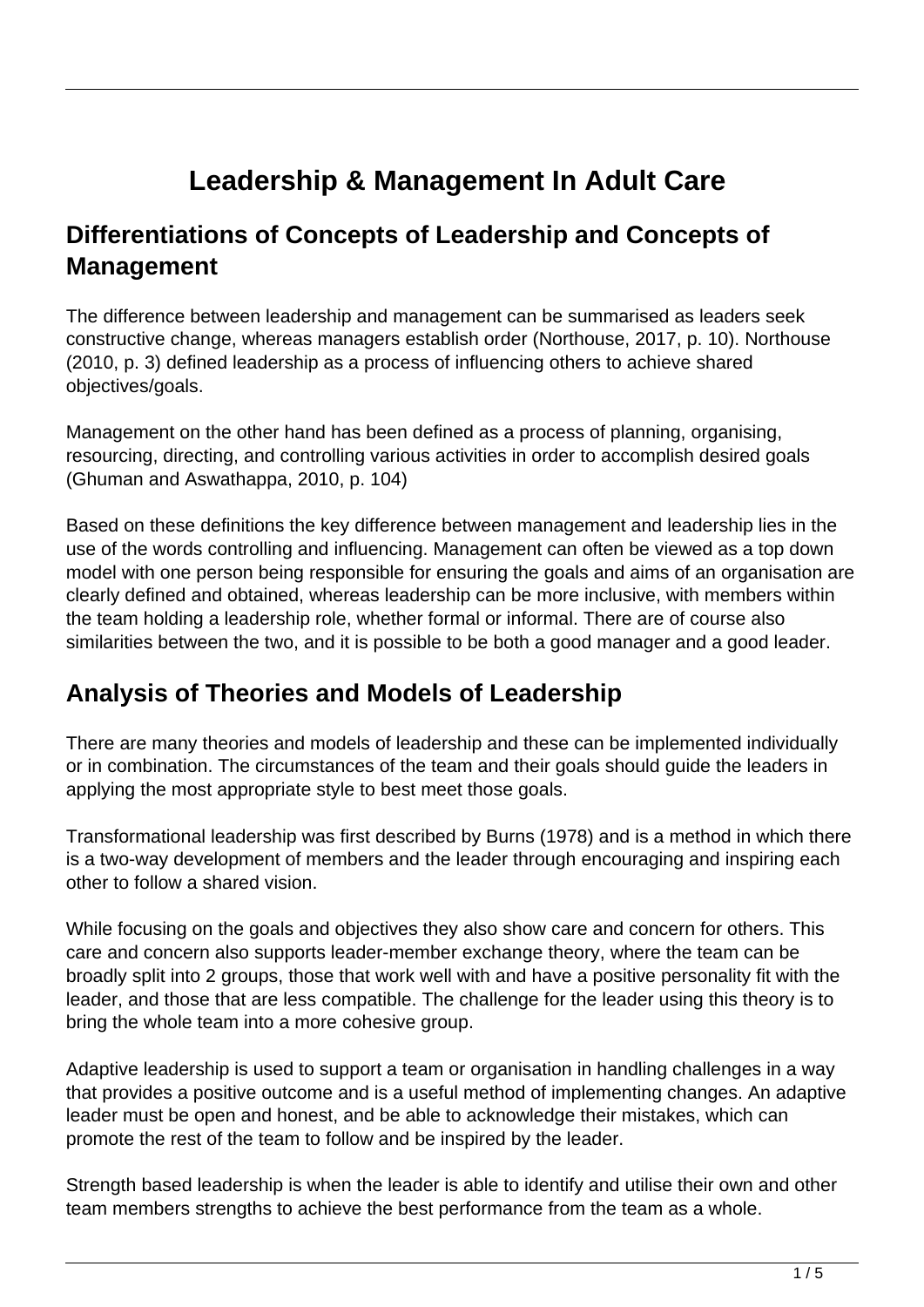All of these models can be used individually or in combination to effectively lead. Different situations and circumstances may be better dealt with when a particular method is used.

#### **Theories and Models of Management**

Classical management theory tends to focus on the structure and mechanics of the organisation, what is good for the organisation, and practical management. It can be used to discover and promote the most effective and efficient methods for completing a procedure, but ignores the human elements of the organisation, and can reduce the flexibility of the organisation to meet the changing needs of the consumer.

Human relations theories focus on those ignored human elements, individual and group motivation, and leadership.

Neo-human relations theories focus more deeply on aspects of human motivation such as incentives and satisfaction. They enable managers to identify different types of workers and how best to improve motivation, but can cause the manager to become too rigid in their treatment of the different types of worker.

Systems theories attempt to combine the previous theories and look at the organisation and those within it as a whole, as well as breaking the organisation down into separate components that work independently from and interdependently with each other.

#### **Review of the Nature of Change in Adult Care**

It has been said that change is the very fabric of health and social care (Tilley and Jones, 2013. p.89).

The care sector and organisations within it are subjected to continuous change. These changes can be driven by external factors such as the perceptions and expectations of service users and the public as a whole, or internal factors such as improving cost efficiency, or responding to poor or negative outcomes. Change can be planned but doing this can often ignore the realities of the service and the effect that the changes can have on staff and service users. It is therefore important to gain the support and input of key stakeholders to ensure the effective implementation of changes, and to continuously review the change process to identify what is and isn't working. It can often be necessary to take a step backwards within the process to ensure that further progress can be made and maintained. Those responsible for leading the change must be prepared to respond and react to previously unforeseen circumstances as they emerge and support their team in coping with these changes and the resulting outcomes.

## **Concepts of Quality in the Context of Adult Care**

Good leadership and effective use of resources are necessary to ensure that services are safe, effective, caring, and responsive in providing person centred care. To ensure high quality, services must place the user at the centre of their care planning and delivery based on their individual needs, but also not compromise the quality of care provided due to any characteristic of the individual. Services should be encouraging and supporting ongoing improvement, responding to feedback, learning from any mistakes that may be made, and promote quality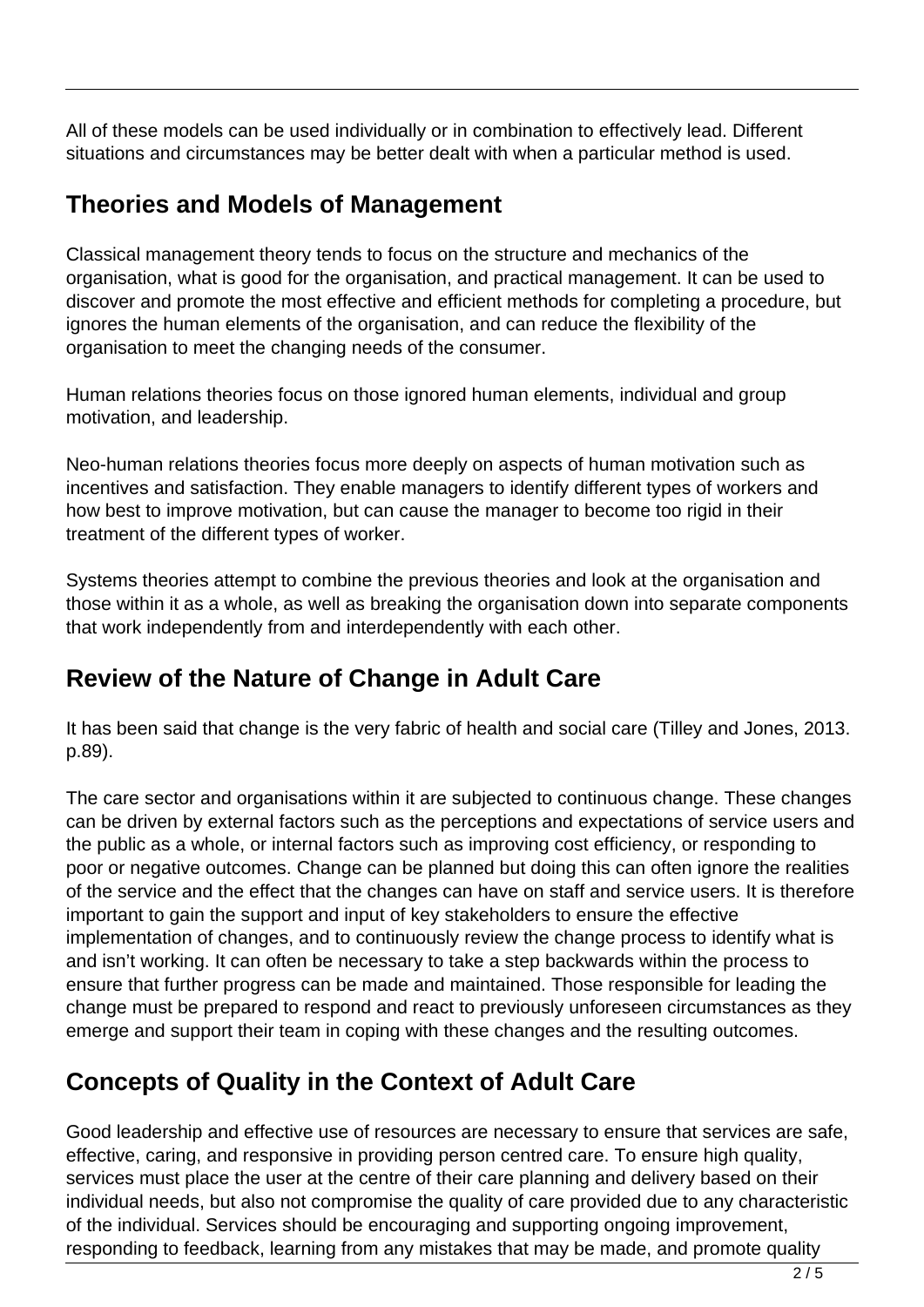through everything that they do. This will ensure that service users have a higher quality of life, provide positive experiences for all stakeholders, and promote safety. This in turn could encourage others to provide feedback that can then be used in planning future improvements and changes.

### **The Impact of External Influences on Leadership and Management in Adult Care**

External factors can influence the styles of leadership and management that are implemented in order to better respond to those factors. It is likely that a more bureaucratic or authoritarian style may be used to ensure these external forces are satisfied. However, this can still have positive and negative effects. Authoritarian leadership focuses on completion of tasks and lone decision making, and provides clarity to the team, particularly if they are inexperienced. This can also be highly useful when dealing with emergency situations. Unfortunately, this style could also result in high levels of absenteeism and staff turnover due to conflict between the authority and the team members. Bureaucratic leadership focuses on policies, rules, and decision making based on standards, which is useful in highly regulated situations, but can, on the other hand, result in lack of staff initiative and satisfaction, and increased frustration amongst team members (Sullivan and Garland, 2010, p. 18).

Organisational culture of the wider organisation outside of the team can have positive or negative effects on satisfaction, outcomes, and staff retention/turnover. If there is an open friendly culture this can promote a greater sense of satisfaction for the team, which can help foster a greater level of teamwork and positive outcomes, making the leader/managers role easier and more rewarding. A negative culture, for example one that is punitive, excessively bureaucratic, or has unrealistic expectations of the workforce is liable to promote dissatisfaction, higher turnover and poorer attendance. This in turn can further increase the workload of those remaining, making it more difficult for leaders/managers to improve motivation.

Availability of appropriately qualified staff is more likely to have a negative impact, as without the right staff the team will not be able to provide the highest level of care they otherwise could. It can also place service users at risk of harm regardless of the motivation and dedication of the team or how well they are led.

The environment in which care is being delivered can have a major effect on the team and their ability to provide the required care. For example, poorly lit and ventilated areas can create feelings of discomfort and a reluctance to work in that area. Poorly designed or maintained areas can limit the ability to provide safe and effective care.

Availability of resources also has a significant impact as without the right staff and equipment it becomes difficult or even impossible to deliver the appropriate care in the safest and most effective way.

### **Operational Functions of Management in Adult Care**

The operational functions of management include: Overseeing the day to day running of the service, leading and managing staff so they can perform their roles safely and to the best of their ability, managing budgets and contracts, making strategic decisions about the future and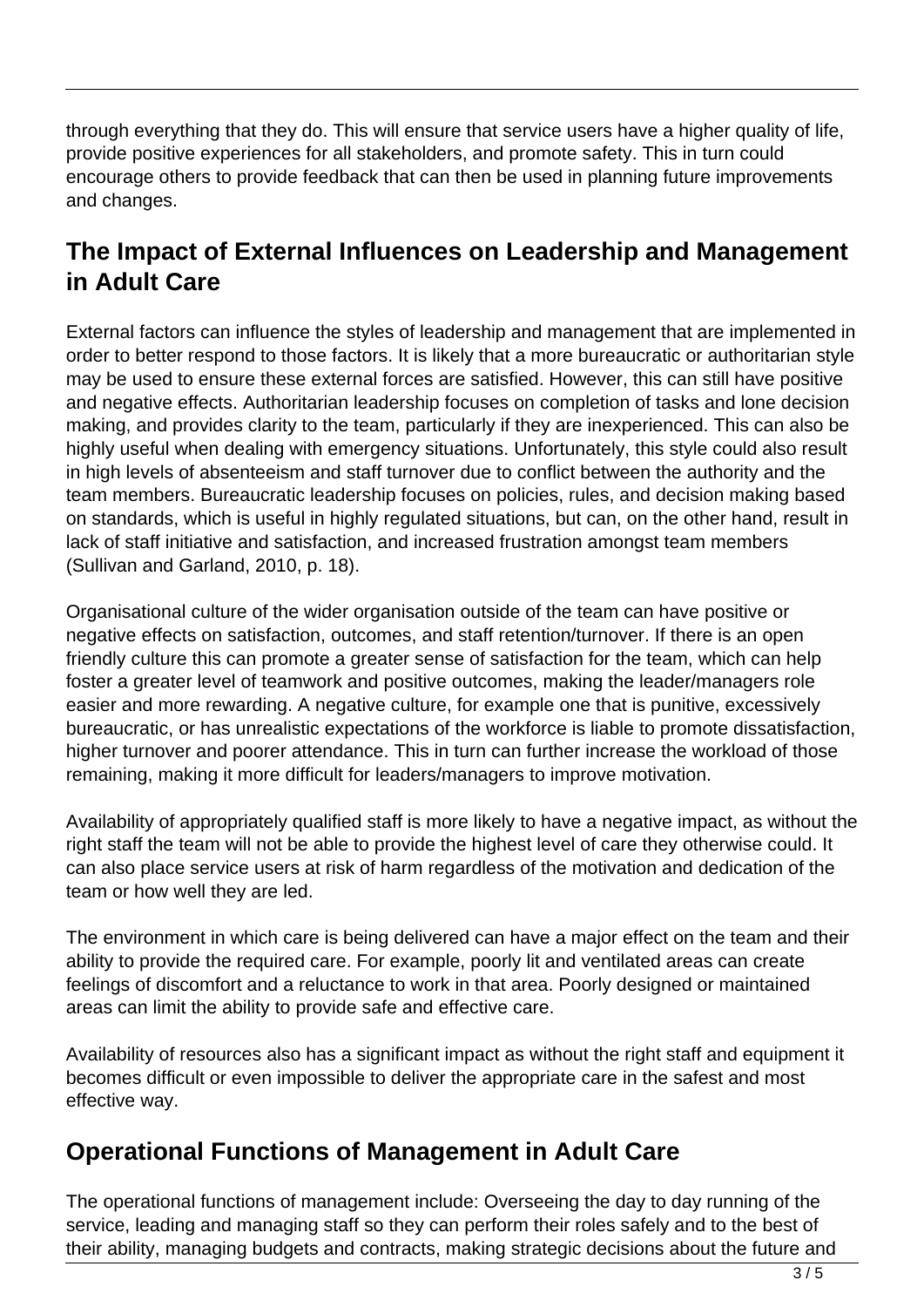growth of the service, and leading on specific projects or clinical areas.

### **The Role of Operational Activities in Contributing to Delivery of Adult Care**

Operational management has been identified as one of the responsibilities of coordinating teams along with resource management and other coordination functions (King et al, 2008). The main resources that require managing in this context are staff, equipment, and time, and if these are not managed efficiently there will be a significant negative impact on the ability of the team to deliver the high quality care that is desired and expected.

### **How Leadership and Management Can Influence the Delivery of Adult Care**

The importance of effective leadership and management was highlighted by the Department of Health (2012) when they described "Building and strengthening leadership" as an important area to focus action in order to improve patient experiences. An effective team requires effective leadership to perform to the best of its abilities.

Effective leadership and management are vital in ensuring that a team functions efficiently together to provide the best care they can. Appropriate delegation of tasks to individuals with the skills and knowledge required, fostering a culture of honesty, learning, teamwork, and a drive for continuous improvement are important aspects of effective leadership and management

### **Potential Conflicts in Applying Models of Leadership and Management in Adult Care, Suggesting Ways in Which These Might Be Addressed**

The potential conflicts in applying models of leadership and management are perhaps best described by Lencioni (2002) as The Five Dysfunctions of a Team. Absence of trust, fear of conflict, lack of commitment, avoidance of accountability, and inattention to results. Each of these dysfunctions can be further broken down into multiple behaviours exhibited or absent from members of the team and must be dealt with in order to improve the level of teamwork and subsequent outcomes.

All of these factors could be addressed by the leaders and managers through the simple act of being open and honest about their aims and goals, reasons for any changes being implemented, and constructive assessment of the performance of individuals and the team as a whole.

#### **References**

1. Department of Health (2012). Compassion in Practice: Nursing, Midwifery and Care Staff – Our Vision and Strategy. p. 20. Available at: https://www.england.nhs.uk/wpcontent/uploads/2012/12/compassion-in-practice.pdf [Accessed: 10 Oct. 2020]